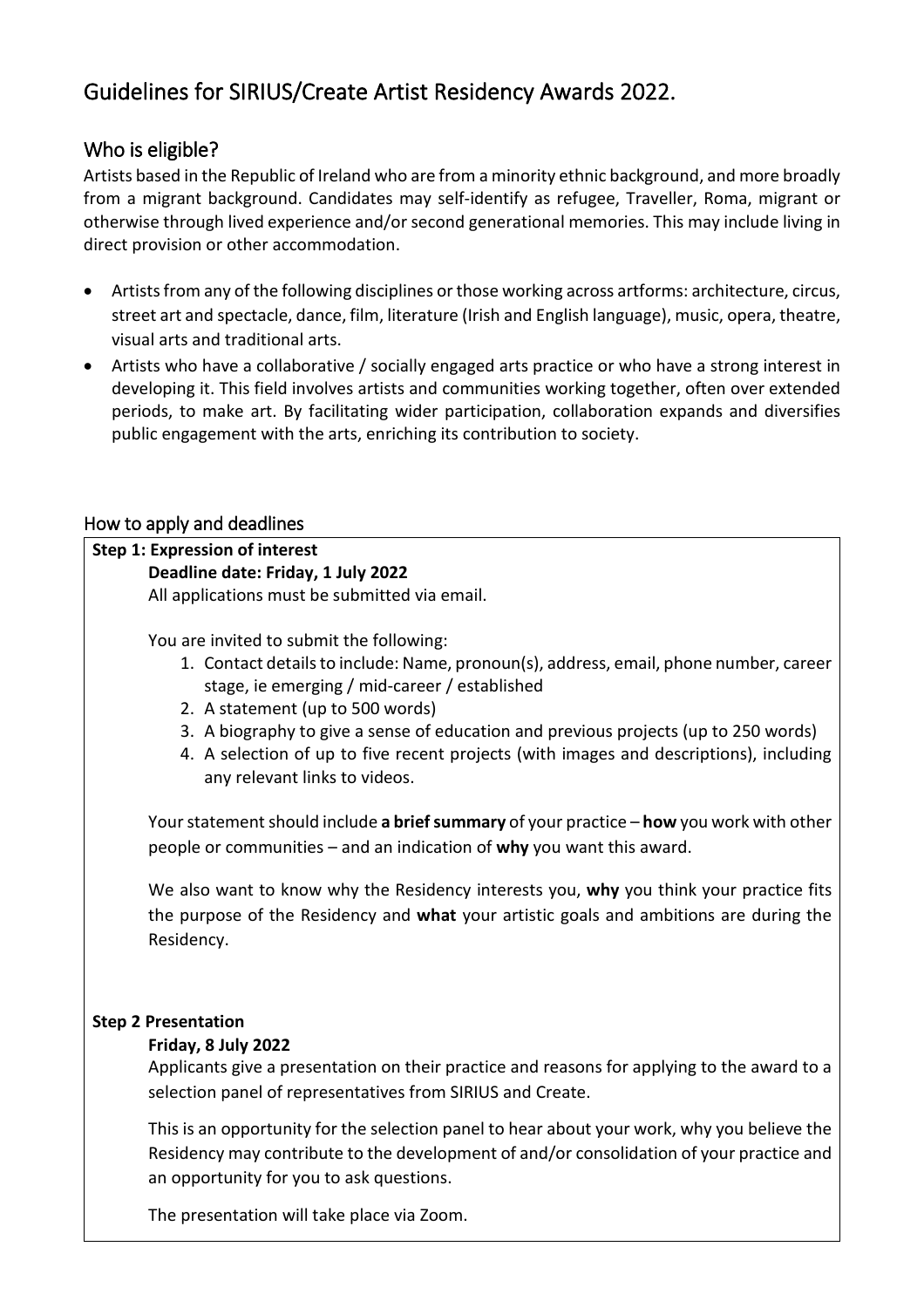You will be notified of the application outcome via email and feedback can be requested

# **Step 3: Meeting Team**

### **Date tbc**

The successful applicant will meet with both SIRIUS and Create to plan the Residency. The meeting will take place via Zoom.

# Sending in your application

Completed applications must be sent to SIRIUS by email to [team@siriusartscentre.ie;](mailto:team@siriusartscentre.ie) all information should be compiled in a single document.

**Deadline date:** Friday, 1 July 2022

## How can we support you?

### **We aim to make the application process accessible to all.**

In order to remove barriers for applicants, we are offering additional supports in the application stage.

These additional supports may include: translation from other languages, Irish Sign Language (ISL) interpretation for advisory sessions, or transcription of audio and video files. We will use all reasonable endeavours to assist applicants eligible under the conditions of the award. To find out more, please contact SIRIUS at least two weeks in advance of the closing date. Email [team@siriusartscentre.ie](mailto:team@siriusartscentre.ie) or call 0214813790. If you feel your needs are not outlined here, please contact us and we will do our best to support you.

The open call is being advertised through usual arts channels, informal networks and complementary fields of development, such as through agencies who support refugees or migrants in Ireland.